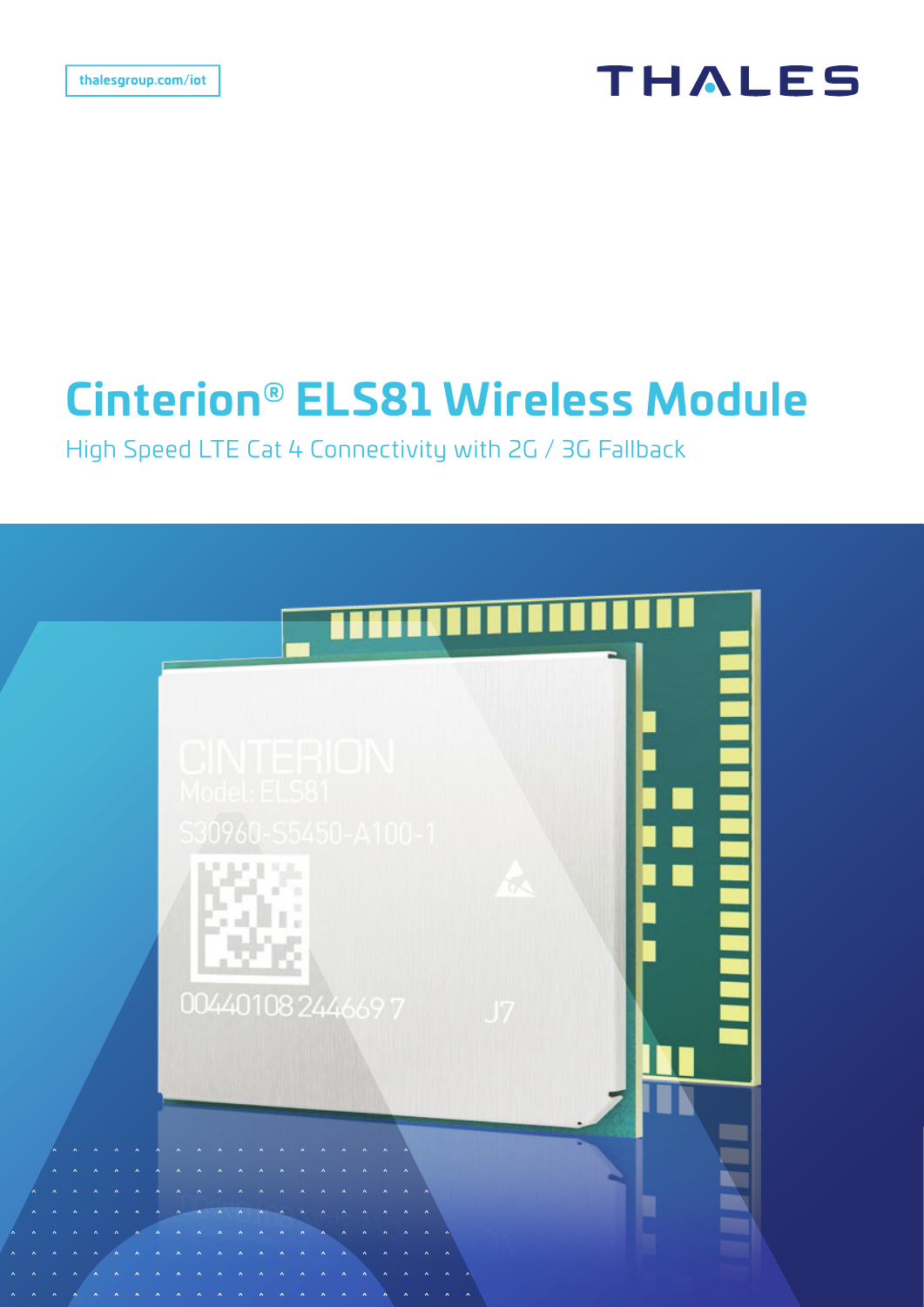# **Cinterion® ELS81 Wireless Module**

High Speed LTE Cat 4 Connectivity with 2G / 3G Fallback





The Thales Cinterion® ELS81 IoT wireless module marries sizzling speed and high throughput with rugged IoT durability delivering Cat 4 LTE connectivity with seamless fall back to 2G and 3G networks. Enabling data speeds of 150 Mbit/s download and 50 Mbit/s uplink, the ELS81 IoT module is ideal for data intensive solutions such as digital signage, video security monitoring, advanced retail POS terminals and kiosks and tablets.

## Key Features

The Cinterion ELS81 module comes in dedicated variants for European and North American Markets. The module offers a built-in TCP/IP stack which supports a range of IP services protected by an advanced security concept. Evolved from the compact and proven Cinterion Cat1 module design, the compact package is suitable for size constrained devices. Incremental firmware updates over the air extend longevity and optimize performance for the long life of IoT solutions. In addition, a powerful Java® embedded system leverages ARM11 architecture and the Java client runtime platform. Shared Java resources such as memory, existing code and software building blocks help speed time to market and reduce total cost

of ownership. An extended security concept with the latest TLS/ SSL engine provides secure and reliable TCP/IP connectivity when required. Sophisticated sandbox modeling and layered architectures simplify device management allowing simultaneous progress of network operator approvals and application code development for a shorter time to market.

## Industrial Plus Famiy Benefits

The Cinterion ELS81 wireless module is part of Thales's Industrial family, which offers reliability, M2M-optimized features and extreme efficiency for a range of cellular standards from 2G to 3G to LTE Cat. 4 as well as Low-Power Wide-Area categories including LTE-M and NB-IoT. All Industrial modules share an identical footprint enabling seamless backward and forward migration to protect your IoT investment as technology needs change. Smart module variants with embedded systems powered by Java improve design simplicity and Total Cost of Ownership. All Cinterion modules are compatible with Thales's comprehensive suite of solutions, services and platforms that help enterprises Connect, Secure and Monetize™ IoT technology.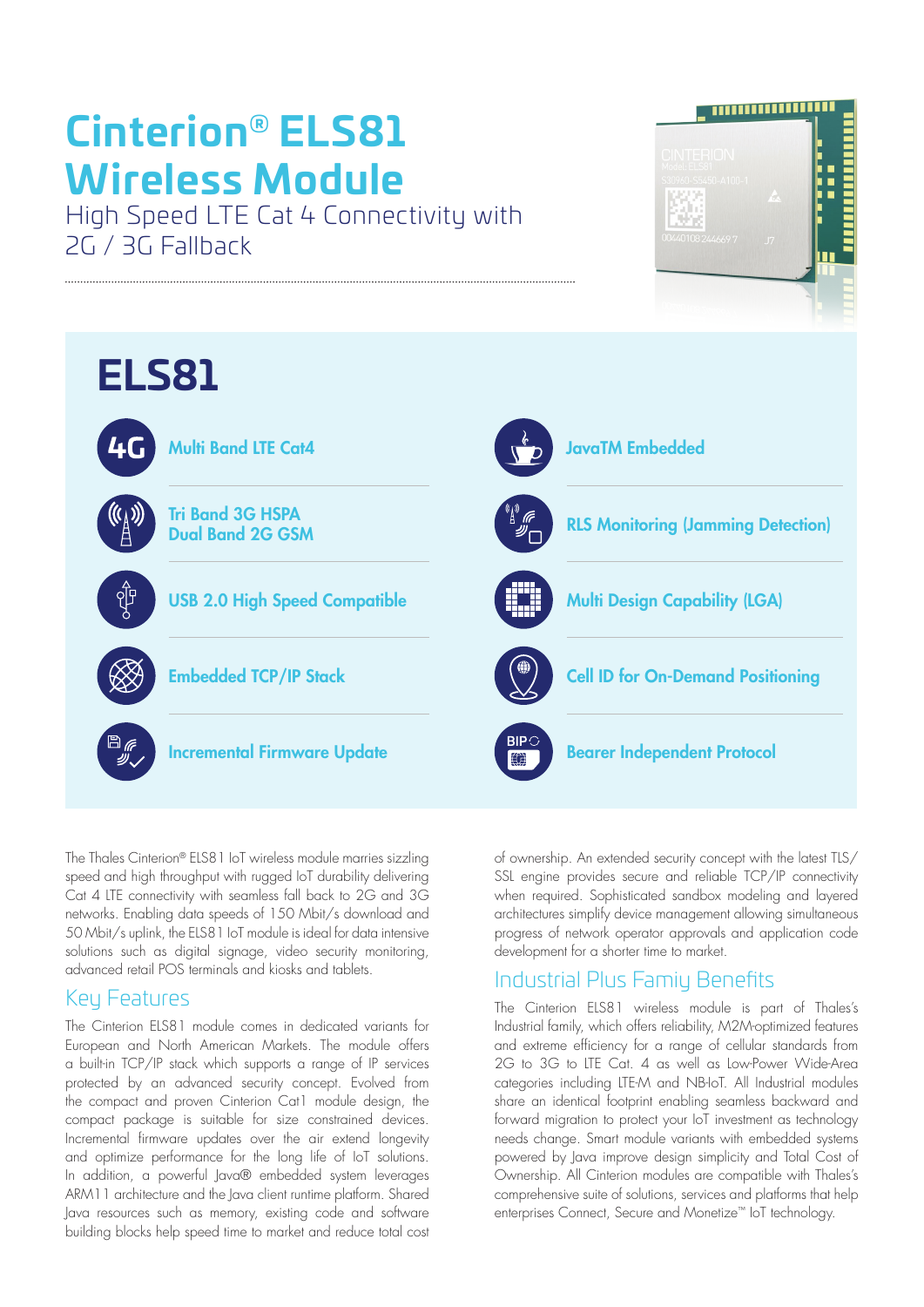# LTE Cat 4 Delivers Speed and High Throughput



#### High Throughput for Size Constrained Devices

Delivering 150 Mbit/s download and 50 Mbit/s uplink, sharing the same Cat 1 Module footprint, the ELS81 provides high throughput for size constrained IoT devices. This makes it ideal for devices that communicate large data and video including industrial tablets, routers and gateways as well as digital signage and video security monitoring.

#### True Industrial Grade, Mature Design

Extreme durability, long life components and a unique LGA footprint are ideal for industrial devices. The mature evolution design concept allows a single device design with any Cinterion Industrial IoT module and quick and cost effective updates as technology needs evolve.

#### Embedded System

A powerful Java™ embedded system offers easy and fast application development, a broad choice of tools, high code reusability, easy maintenance, a proven security concept, ondevice debugging as well as multi-threading programming and program execution.

### The Thales Advantage

- **T** Trusted partner to 450+ global MNOs ensures products evolve in sync with networks and modules are pre-certified for all global mobile networks
- **Core competency in MIM, SIM and eUICC technology** allows simplified integration with modules and lower Total Cost of Ownership
- **I** Expert design consulting, local market engineering support and a skilled 24/7 help desk streamline development and deployment
- **I** Global leader in digital security solutions and platforms
- **I** Experienced provider of software solutions for Quality of Service and product lifecycle management
- **I** Extensive RF test capabilities and GCF/PTCRB pretests to validate readiness for solution approval process

## Cinterion® ELS81 Features

### General Features

- **LTE (FDD) 3GPP Rel.9 compliant protocol stack, with** DL-MIMO/RX-Diversity
- Regional variants ELS81-E: Penta Band LTE: Bands 1, 3, 8, 20, 28 (700, 800, 900, 1800, 2100 MHz), Dual-Band WCDMA900 and 2100 MHz (bands 1, 8), Dual Band GSM 900 and 1800MHz ELS81-US: Quad Band LTE: Bands 2, 4, 5, 12 (700, 850, 1700/2100 (AWS) and 1900 MHz), Tri Band UMTS: Bands 5, 4, 2 (WCDMA/FDD 850, 1700/2100 (AWS) and 1900 MHz)
- I SIM application toolkit, letter classes b, c, e with BIP and RunAT support
- **Control via standardized and extended AT commands** (Hayes,TS 27.007 and 27.005)
- **F** Embedded IP stack with IPv4/IPv6 support
- **TCP/IP** stack access via AT command and transparent TCP/UDP services
- Secure connection with TLS
- I Internet services TCP/UDP server/client, DNS, Ping, HTTP, SMTP, FTP client
- **LGA pad soldering mount, MSL4**
- Supply voltage range: 3.0 4.5 V
- **Dimension: 27.6 x 25.4 x 2.2 mm**
- **Neight: 4g**
- Operating temperature: -40°C to +85°C
- RoHS compliant

#### **Specifications**

- FDD LTE Cat. 4 DL: max.150 Mbps, UL: max. 50 Mbps
- **HSDPA+ Cat.12/HSUPA Cat6 data rates** DL: max.14.4 Mbps, UL: max. 5.76 Mbps
- EE/GPRS Class 12 DL: max. 237 kbps, UL: max. 237kbps
- SMS text and PDU mode support